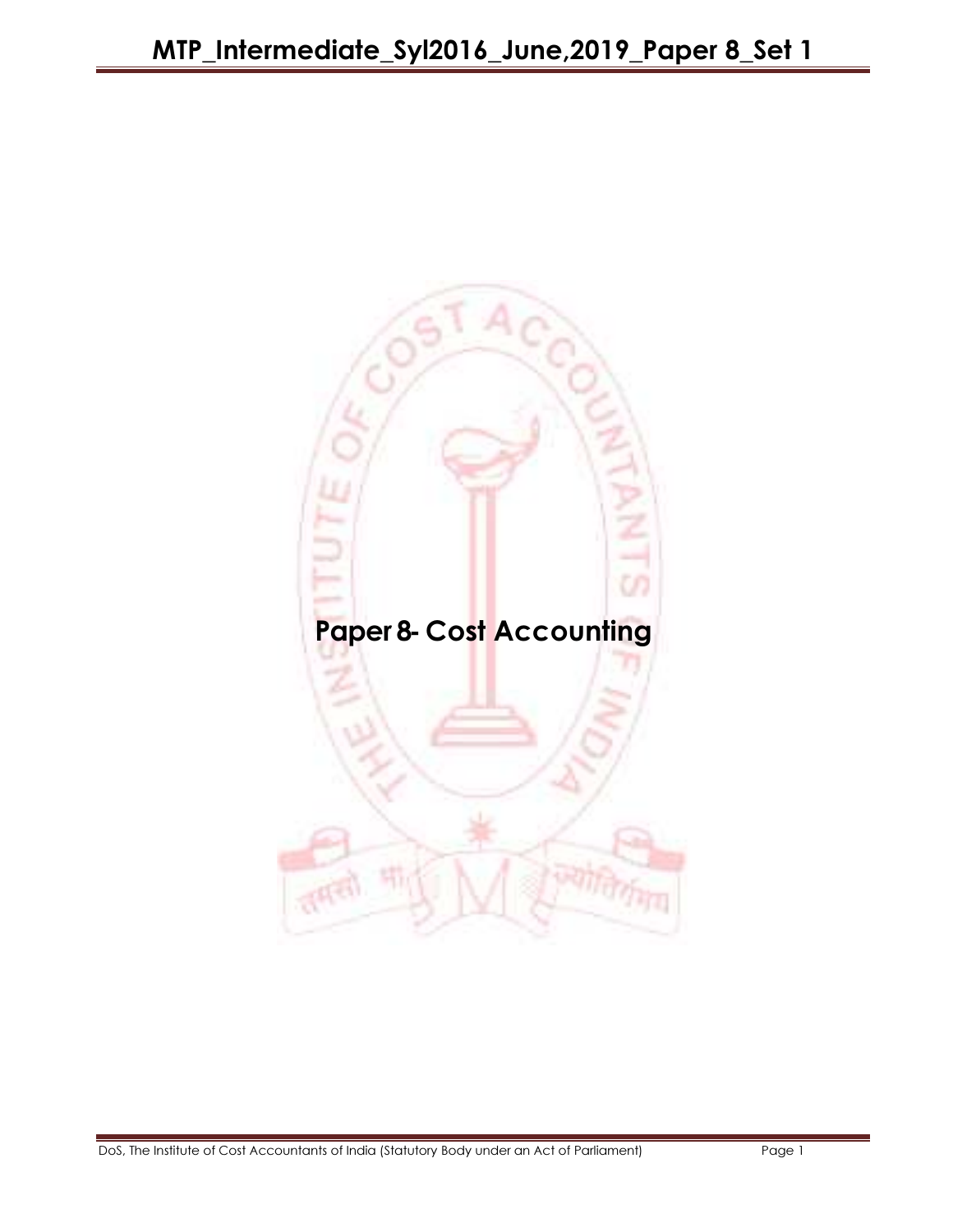# Paper-8: - Cost Accounting

Full Marks: 100 Time allowed:3 hours

### Section-A

## Section A contains Question Number 1.All parts of this question are compulsory.

#### 1. Answer the following questions

(a) Choose the most Appropriate alternative for the following (You may write only the Roman numeral and the alphabet chosen for your answer); 1 X 10 =10

- (i) Depreciation is a example of -
- (a) Fixed Cost
- (b) Variable Cost
- (c) Semi Variable Cost
- (d) None of these

(ii) Continuos stock taking is a part of -

- (a) ABC analysis
- (b) Annual Stock taking
- (c) Perpetual Inventory
- (d) None of these
- (iii) Labour turnover is measured by
- (a) Number of workers replaced average number of workers
- (b) Number of worker left/number in the beginning plus number at the end
- (c) Number of workers joining/number in the beginning of the period
- (d) All of these
- (iv) A manufacturing industry produces product P, Royalty paid on sales is  $\bar{\tau}$  47,00 and design charges paid for the product is  $\bar{x}$  3,000. Compute the Direct Expenses.
- (a) 50,000
- (b) 44,000
- (c) 47,000
- (d) None of these
- (v) Warehouse expense is an example of
- (a) Production overhead
- (b) Selling overhead
- (c) Distribution overhead
- (d) None of these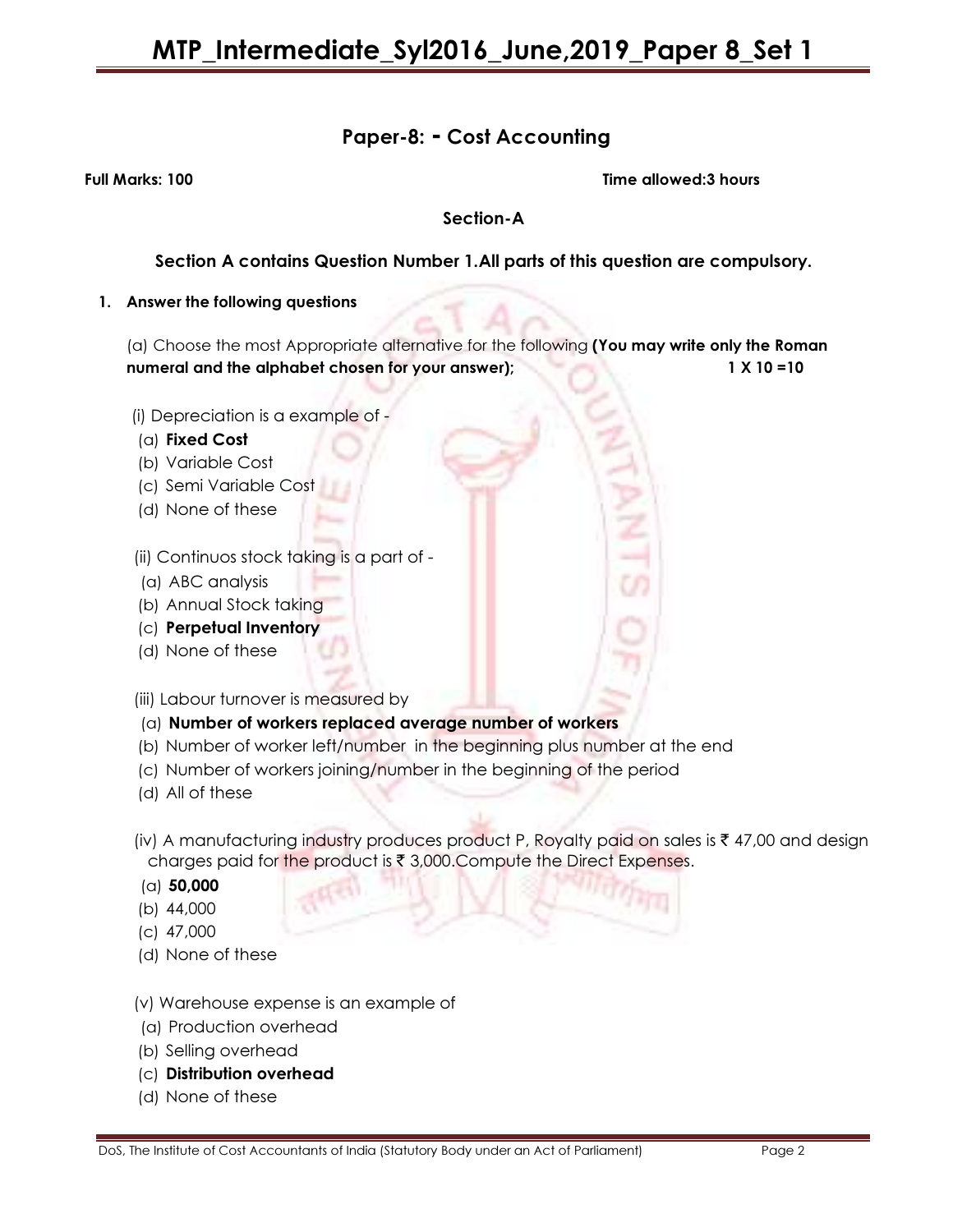- (vi) Standards deals with the principles and methods of determining depreciation and amortization cost-
- (a) CAS 9
- (b) CAS 12
- (c) CAS 15
- (d) CAS 16

(vii) In Reconciliation Statement Expenses shown only in cost accounts are.

- (a) Added to financial profit
- (b) Deducted from financial profit
- (c) Ignored
- (d) Added to costing profit

(viii) Operating costing is applicable to:

- (a) Hospitals
- (b) Cinemas
- (c) Transport
- (d) All of the above

(ix) If sales are  $\bar{\tau}$  3,00,000 and variable cost are  $\bar{\tau}$  1,00,000.compute P/V ratio.

- (a)  $66.67\%$
- (b) 100 %
- (c) 133.33%
- (d) 33.33%

(x) Cost of service under operating costing is ascertained by preparing.

- (a) Cost sheet
- (b) Process account
- (c) Job cost sheet
- (d) Production account

(b) Match the statement in column I with the most appropriate statement in Column II 1X5=5

|       | Column I                                                     | 3   | Column II                            |
|-------|--------------------------------------------------------------|-----|--------------------------------------|
| (i)   | <b>Notional Cost</b>                                         | (A) | <b>FSN Analysis</b>                  |
| (ii)  | classifying<br>Оf<br>Process<br>Material                     | (B) | Income credited only in cost account |
| (iii) | Warehouse rent                                               | (C) | Imputed cost                         |
| (iv)  | Notional Rent charged to                                     | (D) | Floor area occupied                  |
| (v)   | hospital<br>cost<br>the<br>In<br>companies, the cost unit is | (E) | Per bed                              |

#### Answer: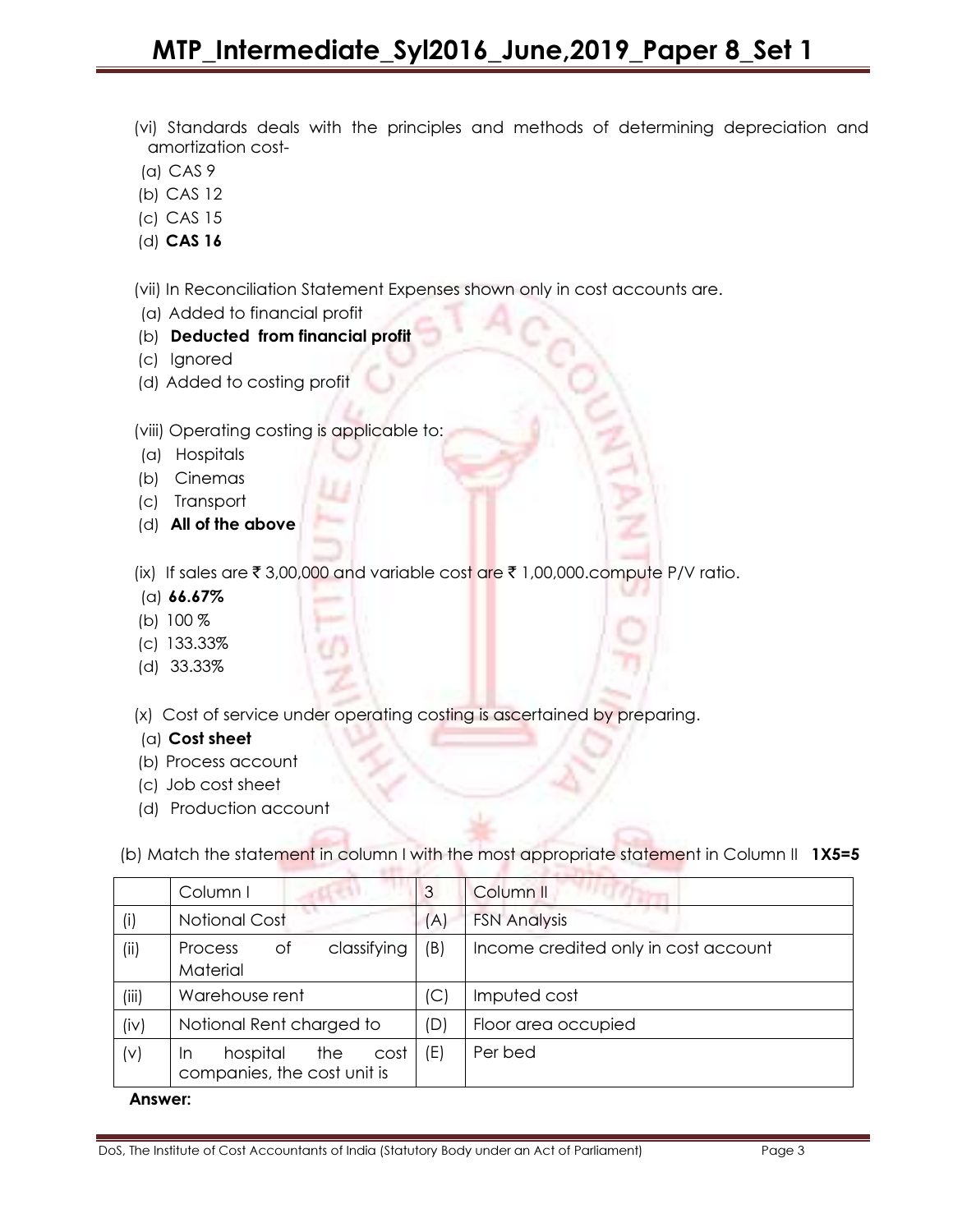# MTP\_Intermediate\_Syl2016\_June,2019\_Paper 8\_Set 1

| $(i)$ C                                                                          | (ii)A                                                                    | $(iii)$ D                                                                    | $(iv)$ B | (v)E                                                                                 |  |  |
|----------------------------------------------------------------------------------|--------------------------------------------------------------------------|------------------------------------------------------------------------------|----------|--------------------------------------------------------------------------------------|--|--|
|                                                                                  |                                                                          | (c) State whether the following statements are 'True' or 'False'             |          | $1x5=5$                                                                              |  |  |
|                                                                                  |                                                                          |                                                                              |          |                                                                                      |  |  |
|                                                                                  |                                                                          | (i) A budget manual is the summary of all functional budgets.                |          |                                                                                      |  |  |
|                                                                                  |                                                                          |                                                                              |          |                                                                                      |  |  |
|                                                                                  | (ii) Margin of safety =Profit/P/V ratio                                  |                                                                              |          |                                                                                      |  |  |
|                                                                                  | (iii) Contact costing is variant of job costing                          |                                                                              |          |                                                                                      |  |  |
|                                                                                  |                                                                          | (iv) Cost control accounts are prepared on the basis of double entry system. |          |                                                                                      |  |  |
|                                                                                  |                                                                          |                                                                              |          | (v) Wages paid for abnormal idle time are added to wages for calculating prime cost. |  |  |
|                                                                                  |                                                                          |                                                                              |          |                                                                                      |  |  |
|                                                                                  |                                                                          |                                                                              |          |                                                                                      |  |  |
| Answer:                                                                          |                                                                          |                                                                              |          |                                                                                      |  |  |
| $(i)$ F                                                                          | $(iii)$ T                                                                | $(iii)$ T                                                                    | (iv)T    | (v)F                                                                                 |  |  |
|                                                                                  |                                                                          |                                                                              |          |                                                                                      |  |  |
|                                                                                  | (d) Fill in the blanks                                                   |                                                                              |          | $1X5=5$                                                                              |  |  |
|                                                                                  |                                                                          |                                                                              |          |                                                                                      |  |  |
|                                                                                  | (i) Profit is the resultant two varying factors viz $\frac{1}{2}$<br>and |                                                                              |          |                                                                                      |  |  |
| (ii) Store Ledger is kept and maintained in <b>warehoust</b>                     |                                                                          |                                                                              |          |                                                                                      |  |  |
| (iii) Penalties/damages paid to statutory authorities'<br>be form part of Direct |                                                                          |                                                                              |          |                                                                                      |  |  |
| Expenses.                                                                        |                                                                          |                                                                              |          |                                                                                      |  |  |
|                                                                                  |                                                                          | (iv) Direct Material + _________ + Direct Expenses = Prime Cost              |          |                                                                                      |  |  |
|                                                                                  |                                                                          |                                                                              |          |                                                                                      |  |  |

(v) The key factor in a budget does not remain the \_\_\_\_\_\_ every year.

### Answer:

| (i) Sales, Cost | (ii) Cost Office | (iii)Shall Not | (iv)Direct wages   (v)same |  |
|-----------------|------------------|----------------|----------------------------|--|

Section –B

Answer any five questions from question numbers 2 to 8.

Each question carries 15 marks

2(a) From the details given below, calculate:

(i) Re-ordering level(ii) Maximum level

(iii) Minimum level

(iv) Danger level

Re-ordering quantity is to be calculated on the basis of following information:

(a) Cost of placing a purchase order is  $\bar{x}$  40

(b) Number of units to be purchased during the year is 5,000

(c) Purchase price per unit inclusive of transportation cost is  $\bar{\tau}$  100

(d) Annual cost of storage per units is  $\bar{\tau}$  10

(e) Details of lead time: Average 10 days, Maximum 15 days, Minimum 6 days. For emergency purchases 4 days

(f) Rate of consumption: Average: 30 units per day, Maximum: 40 units per day

[8]

(b) From the following particulars given below compute Machine hour rate for a machine.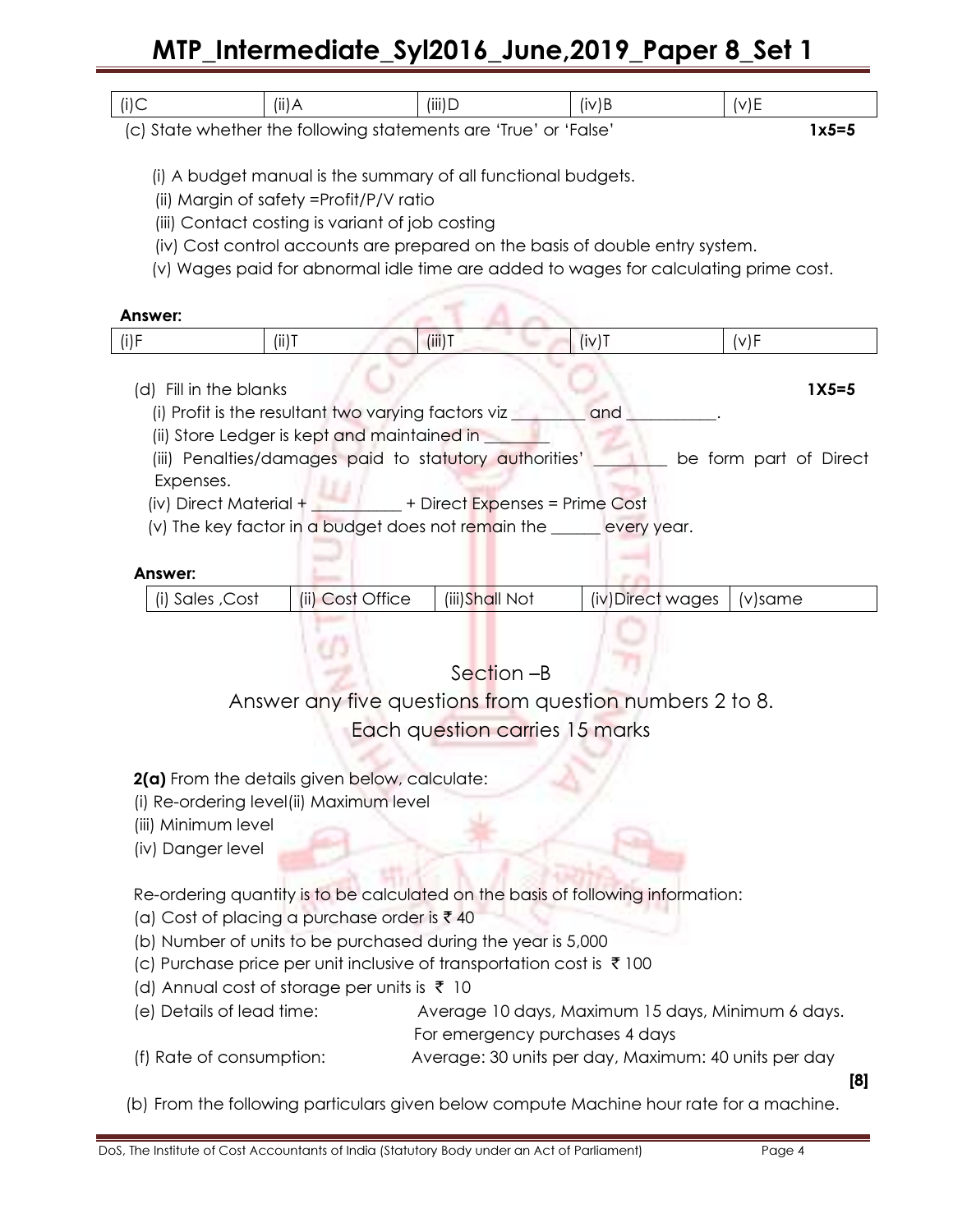- $a.$  Cost ₹ 48,000
- b. Scrap value  $\bar{\tau}$  8,000
- c. Estimated Working life 40,000 hours
- d. Estimated cost of repairs and maintenance during the whole life  $\bar{\tau}$  4,000
- e. Standard charges of the shop for 4 weekly period  $\bar{\tau}$  6,000
- f. Working hours in 4 weekly period 100 hours
- g. No.of machines in the shop each of which is liable for equal charge are 30 machines.
- h. Power used per hour 4 units @ 20p. per unit

| Answer:2(a)                                                      |                                                                                                                                             |  |  |  |  |
|------------------------------------------------------------------|---------------------------------------------------------------------------------------------------------------------------------------------|--|--|--|--|
| $\frac{2X5,000X40}{10}$ =200 units<br>$EOQ = \sqrt{\frac{1}{2}}$ |                                                                                                                                             |  |  |  |  |
|                                                                  | Min Rate of Consumption = $(30X 2)$ -40 = 20 units                                                                                          |  |  |  |  |
|                                                                  | (i) Re-order Level (ROL) = Maximum usage per period X Maximum Re-order Period<br>$= (40 \times 15) = 600$ units per day                     |  |  |  |  |
| (ii) Maximum Level                                               | $=$ ROL+ROQ –(Min Rate of Consumption X Min Re-order Period)<br>$= 600$ units +200 units- $(20$ units per day X 6 days)<br>$= 680$ units    |  |  |  |  |
| (iii) Minimum level                                              | =ROL-(Average Rate of Consumption X Average Re-order Period)<br>$=600 - (30 \text{ units per day } \times 10 \text{ days})$<br>$=300$ units |  |  |  |  |
| (iv) Danger Level                                                | =Average Consumption X Lead time for Emergency Purchases<br>= 30 units per day X 4 days<br>$= 120$ units                                    |  |  |  |  |

(b) Computation of Machine Hour Rate

|                         | <b>Particulars</b>          |     | Rate per hour |
|-------------------------|-----------------------------|-----|---------------|
| <b>Standing Charges</b> |                             |     |               |
| <b>Standing Charges</b> | [6,000/(100 X30)]           |     |               |
| <b>Machine Expenses</b> |                             |     |               |
| Depreciation            | $[(48,000 - 8,000)/40,000]$ | 0.5 |               |
| Repairs                 | [4,000/40,000]              | 0.1 |               |
| Power                   | $[4 \times .2]$             | 0.8 | 1.4           |
|                         | Machine Hour Rate           |     | 3.4           |

**SENTRY TO** 

[7]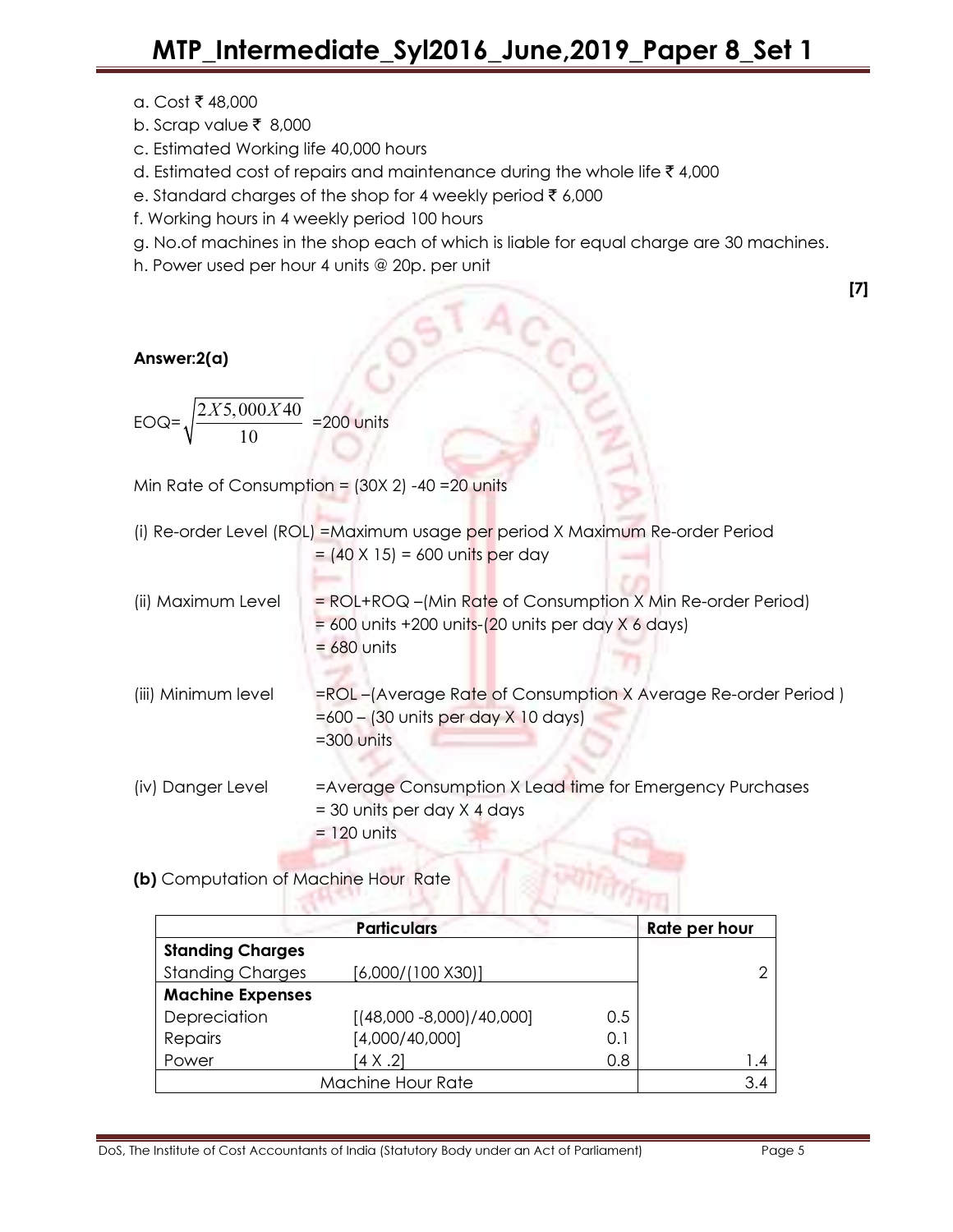3(a) Discuss- Objectives & Functions of the CASB. [6]

**(b)** The net profits of a manufacturing company appeared at  $\bar{\tau}$  1,29,000 as per financial records for the year ended 31st December, 2016. The cost books however, showed a net profit of  $\bar{\tau}$  1,72,920 for the same period. A careful scrutiny of the figures from both the sets of accounts revealed the following facts.

| (i) Income-tax provided in financial books                   | 40,000 |  |
|--------------------------------------------------------------|--------|--|
| (ii) Bank Interest (Cr) in financial books                   | 500    |  |
| (iii) Work overhead under recovered                          | 3,100  |  |
| (iv) Depreciation charged in financial records               | 11,200 |  |
| (v) Depreciation recovered in cost                           | 12,000 |  |
| (vi) Administrative overheads over-recovered                 | 1,700  |  |
| (vii) Loss due to obsolescence charged in financial accounts | 5,600  |  |
| (viii) Interest on Investments not included in cost accounts | 8,000  |  |
| (ix) Stores adjustments (Credit in financial books)          | 480    |  |
| (x) Loss due to depreciation in stock value                  | 6,700  |  |
| Prepare Reconciliation Statement.                            | 191    |  |
|                                                              |        |  |

# Answer 3(a)

The objectives of the CASB are to develop high quality Cost Accounting Standards to enable the management to take informed decisions and to enable regulators to function more effectively by integrating, harmonizing and standardizing Cost Accounting Principles and Practices.

The following will be the functions of the CASB :-

(a) To issue the framework for the Cost Accounting Standards.

(b) To equip the Cost & Management Accounting professionals with better guide lines on cost Accounting Principles.

(c) To assists the members in preparation of uniform cost statements under various statutes.

(d) To provide from time to time interpretations on Cost Accounting Standards.

(e) To issue application guidance relating to particular standard.

(f) To propagate the Cost Accounting Standards and to persuade the users to adopt them in the preparation and presentation of general purpose Cost Statement.

(g) To persuade the government and appropriate authorities to enforce Cost Accounting Standards, to facilitate the adoption thereof, by industry and corporate entities in order to achieve the desired objectives of standardization of Cost Accounting Practices.

(h) To educate the users about the utility and the need for compliance of Cost Accounting Standards.

# 3(b)

Statement showing reconciliation of profit shown by cost and financial accounts as on 31-12-2018

| <b>Particulars</b>                               | Amount(₹)   Amount(₹) |          |
|--------------------------------------------------|-----------------------|----------|
| Profit as per Financial Accounts                 |                       | 1,29,000 |
| Add: Income Tax provided in financial books only | 40,000                |          |
| Works overhead under recover                     | 3,100                 |          |

DoS, The Institute of Cost Accountants of India (Statutory Body under an Act of Parliament) Page 6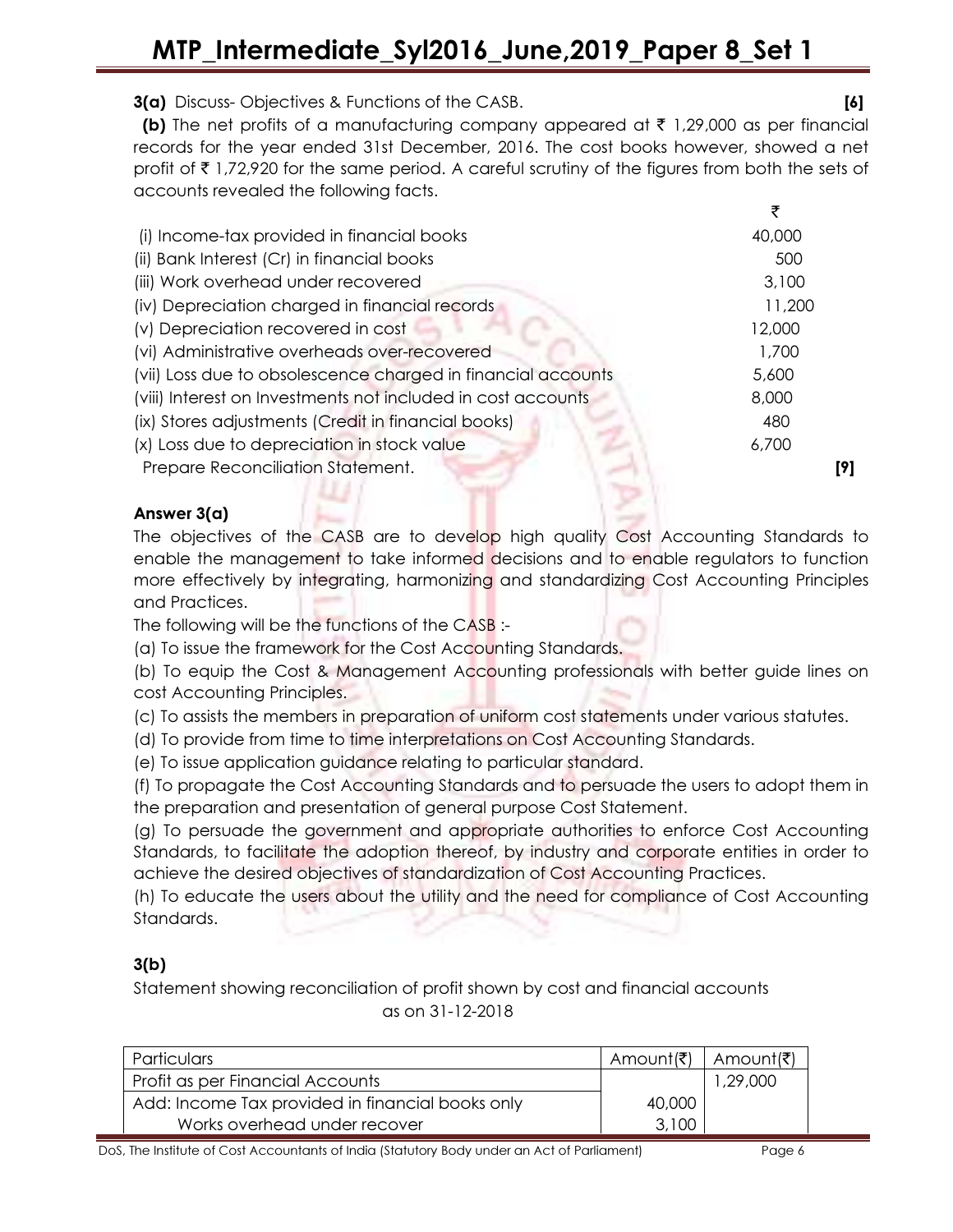# MTP\_Intermediate\_Syl2016\_June,2019\_Paper 8\_Set 1

| Loss to obsolescence considered. Financial A/c only<br>Loss due to depreciation in stock | 5,600<br>6,700 |          |
|------------------------------------------------------------------------------------------|----------------|----------|
|                                                                                          |                | 55,400   |
|                                                                                          |                | 1,84,400 |
| Less: Bank interest credited in financial books.                                         | 500            |          |
| Over recovery of depreciation                                                            | 800            |          |
| Administration overhead over recovered                                                   | 1,700          |          |
| Interest on investment not included in cost books                                        | 8,000          |          |
| Stores adjustment                                                                        | 480            | 11,480   |
| Profit as per Cost Accounts                                                              |                | 1.72.920 |

4(a) The data pertaining to Heavy Engineering Ltd. using are as follows at the end of 31.3.2018. Direct material  $\bar{\tau}$  11,25,000; Direct wages  $\bar{\tau}$  9,37,500; Selling and distribution overhead ₹ 6,56,250 ; Administrative overhead ₹ 5,25,000, Factory overhead ₹4,50,000 and  $Profit$  $76,09,000$ .

(i) Prepare a cost sheet showing all the details.

(ii) For 2017-18, the factory has received a work order. It is estimated that the direct materials would be  $\bar{\tau}$  15,00,000 and direct labour cost  $\bar{\tau}$  9,37,500. What would be the price of work order if the factory intends to earn the same rate of profit on sales, assuming that the selling and distribution overhead has gone up by 15%? The factory recovers factory overhead as a percentage of direct wages and administrative and selling and distribution overheads as a percentage of works cost, based on the cost rates prevalent in the previous year.

[8]

(b) In a factory producing joint products of two varieties, the following data are extracted from the books:

|                                     | $TOTAL($ ₹) |
|-------------------------------------|-------------|
| Sales of products X and Y           | 15,00,000   |
| <b>Direct Material</b>              | 4,50,000    |
| Direct Labour                       | 2,20,000    |
| Variable Overhead (150 % on Labour) | 3,30,000    |
| <b>Fixed Overhead</b>               | 4,00,000    |
|                                     |             |

The analysis of sales reveals that the percentage of sale of product X is  $66\frac{2}{3}\%$ 

Management contemplates to process further joint products so that they could be sold at higher rates.Facilities for this are available.The additional expenditure for the further process and total sales anticipated at higher selling prices are given below.Make recommendations presenting the affect of the proposal.

|                                | Product $X(\overline{\mathfrak{k}})$ | Product $Y(\bar{\zeta})$ | Total(₹)  |
|--------------------------------|--------------------------------------|--------------------------|-----------|
| Sales after further processing | 12,00,000                            | 6,00,000                 | 18,00,000 |
| Additional material            | 1,00,000                             | 40.000                   | 1,40,000  |
| Additional direct labour       | 40.000                               | 16.000                   | 56,000    |

DoS, The Institute of Cost Accountants of India (Statutory Body under an Act of Parliament) Page 7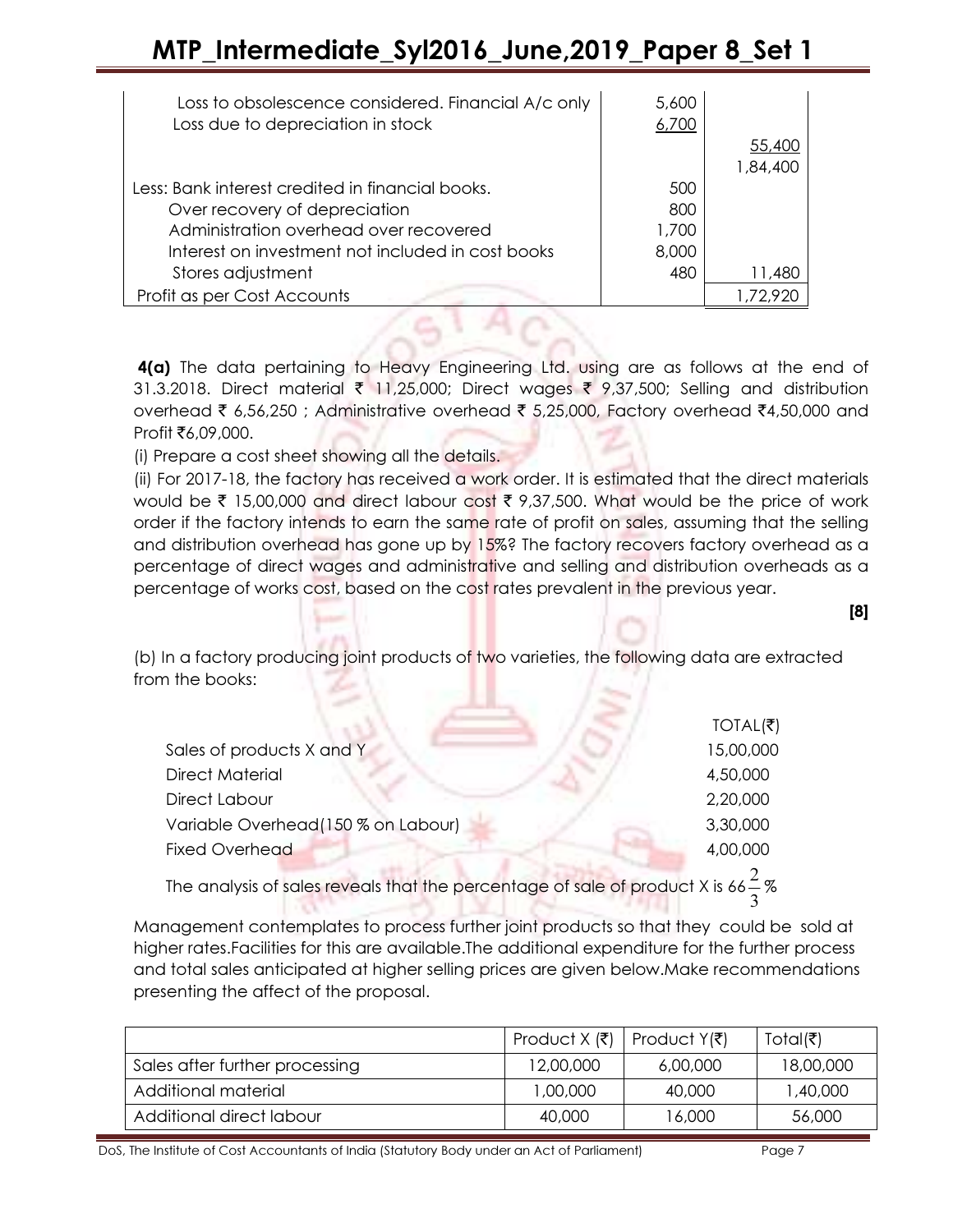[7]

## Answer:

4(a) (i)Statement of Cost

| Particulars                                           | Amount(₹) |
|-------------------------------------------------------|-----------|
| <b>Direct Material</b>                                | 11,25,000 |
| Direct Wages                                          | 9,37,500  |
| Prime Cost                                            | 20,62,500 |
| Factory Overhead (60 % of wages)                      | 5,62,500  |
| Work Cost                                             | 26,25,000 |
| Administration Overhead (20 % works cost)             | 5,25,000  |
| Cost of Production                                    | 31,50,000 |
| Selling & Distribution Overheads (25 % of Works Cost) | 6,56,250  |
| Cost of Sales                                         | 38,06,250 |
| Profit (1/5 of Cost)                                  | 7,61,250  |
| Sales                                                 | 45,67,500 |

(ii)Estimated price of work order

| Particulars                                 | Amount(₹) |
|---------------------------------------------|-----------|
| Direct Material                             | 15,00,000 |
| <b>Direct Wages</b>                         | 9,37,500  |
| Prime Cost                                  | 24,37,500 |
| Factory Overhead (60 % of wages)            | 5,62,500  |
| Work Cost                                   | 30,00,000 |
| Administration Overhead (20 % works cost)   | 6,00,000  |
| Cost of Production                          | 36,00,000 |
| <b>Selling &amp; Distribution Overheads</b> |           |
| (40 % i.e 25 % + 15 % of Works Cost)        | 12,00,000 |
| Cost of Sales                               | 48,00,000 |
| Profit (1/5 of Cost)                        | 9,60,000  |
| Sales                                       | 57,60,000 |
|                                             |           |

(b)

|       | Particulars                                                 | $X(ೆ$ ₹   | Y(₹)     | Total( $\bar{z}$ ) |
|-------|-------------------------------------------------------------|-----------|----------|--------------------|
| (i)   | Sales after further processing                              | 12,00,000 | 6,00,000 | 18,00,000          |
| (i)   | Sales at split off                                          | 10,00,000 | 5,00,000 | 15,00,000          |
| (iii) | Incremental sales                                           | 2,00,000  | 1,00,000 | 3,00,000           |
| (iv)  | Incremantal/Additional/Further<br>processing/Separate cost: |           |          |                    |
|       | Material                                                    | 1,00,000  | 40,000   | 1,40,000           |

DoS, The Institute of Cost Accountants of India (Statutory Body under an Act of Parliament) Page 8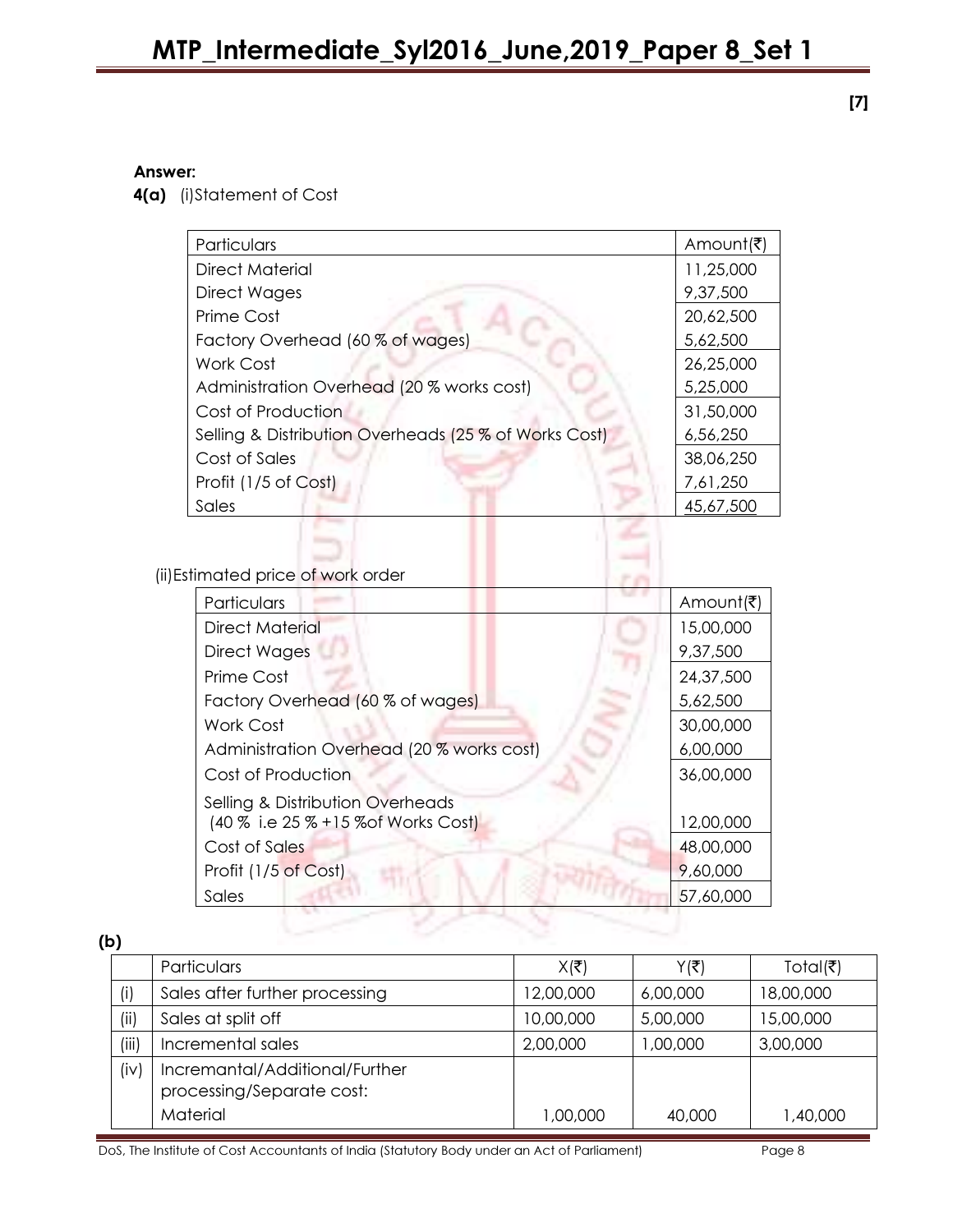|                                  | Labour                  | 40,000 | 6,000  | 56,000 |
|----------------------------------|-------------------------|--------|--------|--------|
|                                  | Variable Overhead       | 60,000 | 24,000 | 84,000 |
| $\mathsf{[}\mathsf{v}\mathsf{]}$ | Incremental Profit/Loss | $- -$  | 20,000 | 20,000 |

5(a) Mr. Sohan Singh has started transport business with a fleet of 10 taxies. The various expenses incurred by him are given below:

(i) Cost of each taxi  $\bar{\tau}$  1,12,500

(ii) Salary of office Staff  $\bar{\tau}$  2,250 p.m.

(iii) Salary of Garage's Supervisor  $\bar{\tau}$  3,000 p.m.

(iv) Rent of Garage  $\bar{z}$  1,500 p.m

(v) Drivers Salary (per taxi) ₹ 600 pm.

(vi) Road Tax and Repairs per taxi  $\bar{\tau}$  3,240 p.a.

(vii) Insurance premium @ 4% of cost p.a.

The life of a taxi is 3,00,000 km. and at the end of which it is estimated to be sold at  $\bar{\tau}$  22,500. A taxi runs on an average 4,000 Km. per month of which 20% it runs empty, petrol consumption 9 Km. per litre of petrol costing  $\bar{\tau}$  9.45 per litre. Oil and other sundry expenses amount to  $\bar{\tau}$  15 per 100 Km.

Calculate the effective cost of running a taxi per kilometre. If the hire charge is  $\bar{\tau}$  2.70 per Kilometre, find out the profit that Mr.Shoan may expect to make in the first year of operation.

(b)Kapur Engineering Company undertakes long term contract which involves the fabrication of pre stressed concrete block and the reaction of the same on consumer's life.

The following information is supplied regarding the contract which is incomplete on 31 st March,2019 5 - France 

| Cost Incurred                                  | Amount()  |
|------------------------------------------------|-----------|
| Fabrication cost to date:                      |           |
| Direct material                                | 4,20,000  |
| Direct Labour                                  | 1,35,000  |
| Overheads                                      | 1,12,500  |
| Erection cost to date                          | 22,500    |
| Total                                          | 6,90,000  |
| <b>Total Contract price</b>                    | 12,28,500 |
| Cash received on account                       | 9,00,000  |
| Technical estimate of works completed to date: |           |
| <b>Fabrication: Direct materials</b>           | 80%       |
| Direct labour and overheads                    | 75%       |
| Erection                                       | 25%       |

You are required to prepare a statement for submission to the management indicating

(i) The estimated profit on the completion of the contract.

(ii) The estimated profit to date on the contract

### Answer:

5(a) Statement showing Computation of Effective Cost and Profit for the Year

[7]

[8]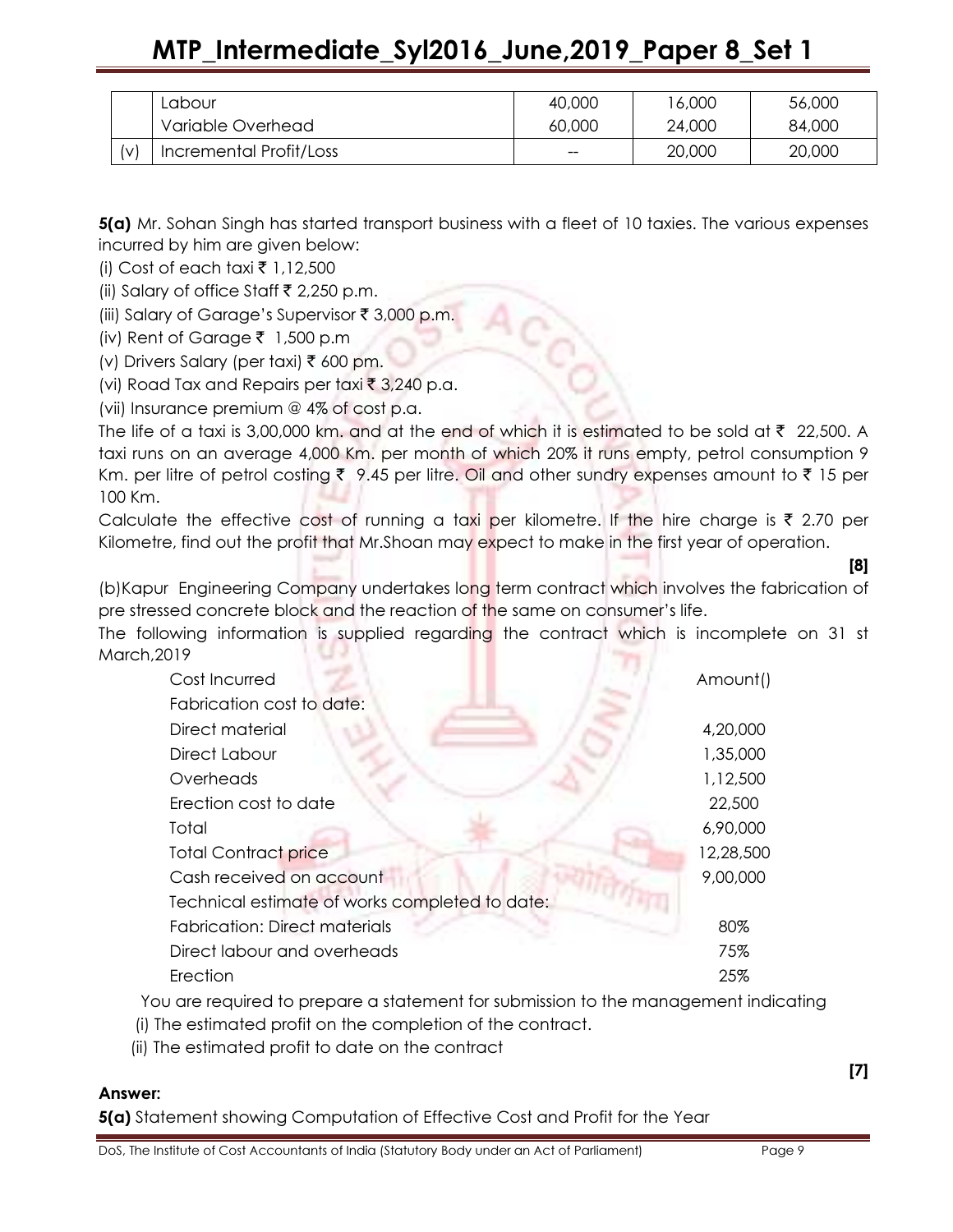| Particulars                                                          | Amount(₹) | Amo∪nt(₹) |
|----------------------------------------------------------------------|-----------|-----------|
| <b>Fixed Cost</b>                                                    |           |           |
| Salary of Staff                                                      | 2,250     |           |
| Salary of garage supervisor                                          | 3,000     |           |
| Rent of garage                                                       | 1,500     |           |
| Driver Salary (10 X 600)                                             | 6,000     |           |
| Road tax and repairs (3,240 x 10/12)                                 | 2,700     |           |
| Insurance premium (1,12,500 X 4% x 10/12)                            | 3,750     | 19,200    |
| Fixed cost of 10 taxi's per month<br>Cost per taxi = 19,200/10=1,920 |           |           |
| Cost Per km = 1,920/4,000=0.48                                       |           | 0.48      |
| <b>Running Cost</b>                                                  |           |           |
| Depreciation [(1,12,500-22,500)/3,00,000]                            |           | 0.30      |
| Petrol (9.45/9)                                                      |           | 1.05      |
| Oil & sundry expenses (15/100)                                       |           | 0.15      |
|                                                                      |           | 1.98      |
| Effective cost per $km = 1.98 \times (100/80)$                       |           | 2.475     |

Profit for the year =  $(2.70 - 2.475)$  X 10 X3,200 X12

 $= ₹86,400$ 

(b) Statement showing computation of profit on completion of contract and profit to date

| Particulars           | Incurred to date( $\bar{\tau}$ ) | To be incurred $(\bar{\bar{\mathbf{z}}})$ | Total( $\bar{z}$ ) |
|-----------------------|----------------------------------|-------------------------------------------|--------------------|
| Material              | 4,20,000                         | 1,05,000                                  | 5,25,000           |
| Labour                | ,35,000                          | 45,000                                    | 1,80,000           |
| Overhead              | 1,12,500                         | 37,500                                    | 1,50,000           |
| Erection              | 22,500                           | 67,500                                    | 90,000             |
| Total                 |                                  |                                           | 9,45,000           |
| Profit                |                                  |                                           | 2,83,500           |
| <b>Contract Price</b> |                                  |                                           | 12,28,500          |

 Profit to date = 2,83,500 X (9,00,000 /12,28,500) =2,07,692 (or) =2,83,500 X( 6,90,000 /9,45,000) =2,07,000

6(a) The following results of a company for the last two years are as follows:

| Year | Sales(₹) | Profit(₹) |
|------|----------|-----------|
| 2018 | 3,00,000 | 40,000    |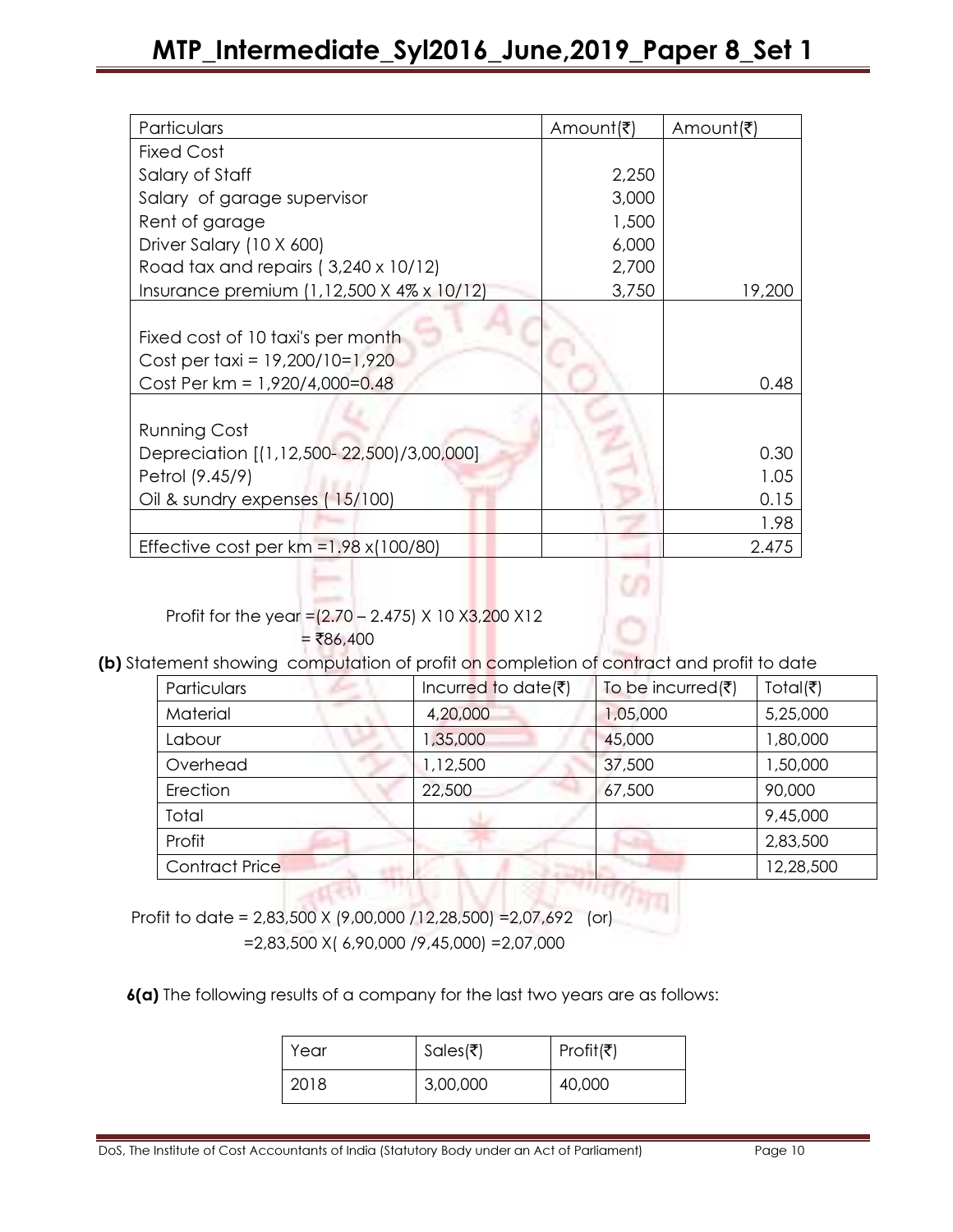| 3,40,000 | 000<br>50 |  |
|----------|-----------|--|
|          |           |  |

You are required to calculate:

(I) P/V Ratio

(II) B.E.P

(iii) The sales required to earn a profit of 80,000

(iv)Profit when sales are 5,00,000

(b) A company manufactures scooters and sells it at `3,000 each. An increase of 17% in cost of materials and of 20% of labour cost is anticipated. The increased cost in relation to the present sales price would cause at 25% decrease in the amount of the present gross profit per unit.

At present, material cost is 50%, wages 20% and overhead is 30% of cost of sales.

You are required to :

(i) Prepare a statement of profit and loss per unit at present and;

(ii) Compute the new selling price to produce the same percentage of profit to cost of sales as before.

# Answer: 6(a)

(i)P/V ratio = (Change in profit / Change in sales ) X 100

 $= (10,000/40,000) \times 100$ 

 $= 25 \%$ 

Fixed Cost = (Sales X PV ratio) – Profit =  $(3,00,000 \times 25\%) - 40,000 = ₹ 35,000$ (ii) B.E.P = Fixed Cost / PV ratio =  $(35,000/25\%) = ₹1,40,000$ 

(iii) Sales required to earn a profit of  $80,000 =$ Fixed cost + Desiredprofit

P / Vratio

 $=(35,000+80,000)/25\% = ₹ 4,60,000$ 

(iv) Profit a sales 5,00,000 =(Sales X P/v ratio) – Fixed Cost

 $=(5,00,000 \times 25\%) - 35,000 = ₹ 90,000$ 

(b) Let X and Y be the cost and profit respectively.  $X + Y = 3,000 \rightarrow (1)$  $Materal = X \times 50/100 = 0.5X$ Labour =  $X \times 20/100 = 0.2X$ 

Overheads =  $X \times 30/100 = 0.3X$ 

After increase of cost: Material = 0.5 X x 117/100 = 0.585 X

[8]

[7]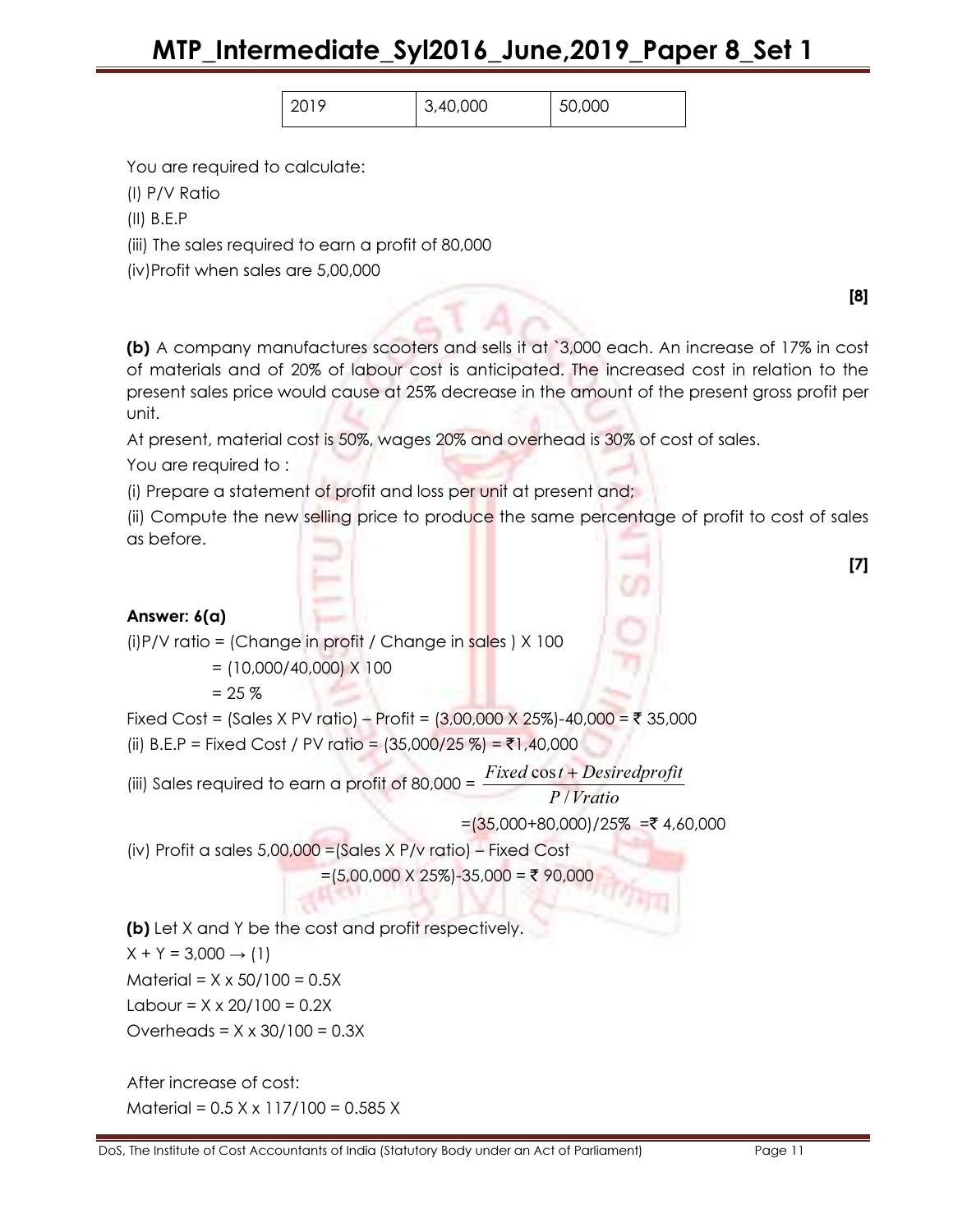| Labour = $0.2X \times 120/100 = 0.240 X$                           |                  |  |
|--------------------------------------------------------------------|------------------|--|
| Overheads                                                          | $= 0.300 X$      |  |
|                                                                    | <u>= 1.125 X</u> |  |
| Profit = $Y \times 75/100 = 0.75Y$                                 |                  |  |
| : New Equation 1.125X + 0.75Y = 3,000 $\rightarrow$ (2)            |                  |  |
| Multiplying Eq. (1) by 0.75 0.75X + 0.75Y = 2,250                  |                  |  |
| $0.375X = 750$                                                     |                  |  |
| $X = 750/0.375 = ₹2,000$                                           |                  |  |
| $Y = 3,000 - 2,000 = ₹ 1,000$                                      |                  |  |
| Statement of cost & profit per unit at present:                    |                  |  |
|                                                                    | Amount (そ)       |  |
| Material = $2,000 \times 50\%$                                     | $= 1,000$        |  |
| Labour = $2,000 \times 20\%$                                       | $= 400$          |  |
| Overheads = $2,000 \times 30\%$                                    | $= 600$          |  |
|                                                                    | $= 2,000$        |  |
| $(+)$ profit @ 50% of cost                                         | $= 1,000$        |  |
|                                                                    | $= 3,000$        |  |
| Computation of new selling price to get same percentage of profit: |                  |  |
|                                                                    | Amount (₹)       |  |
| Material = $1,000 \times 117/100$                                  | $= 1,170$        |  |
| Labour = $400 \times 120/100$                                      | 480              |  |
| Overheads                                                          | $= 600$          |  |
| Cost                                                               | $= 2,250$        |  |
| (+) Profit @ 50%                                                   | $= 1,125$        |  |
| New selling price                                                  | $= 3,375$        |  |

7(a) Using the following information calculate each of three labour variance for each department.

|                                    | Dept X | Dept Y |
|------------------------------------|--------|--------|
| Gross wages direct $(7)$           | 56,160 | 38,740 |
| Standard hours produced            | 17,280 | 12,030 |
| Standard rate per hour $(\bar{x})$ |        | 3.40   |
| Actual hours worked                | 16,400 | 12,790 |

[8]

(b) You are required to prepare a Selling Overhead Budget from the estimates given below:

|                            | Amo∪nt(₹) |
|----------------------------|-----------|
| Advertisement              | 2,000     |
| Salaries of the Sales Dept | 2,000     |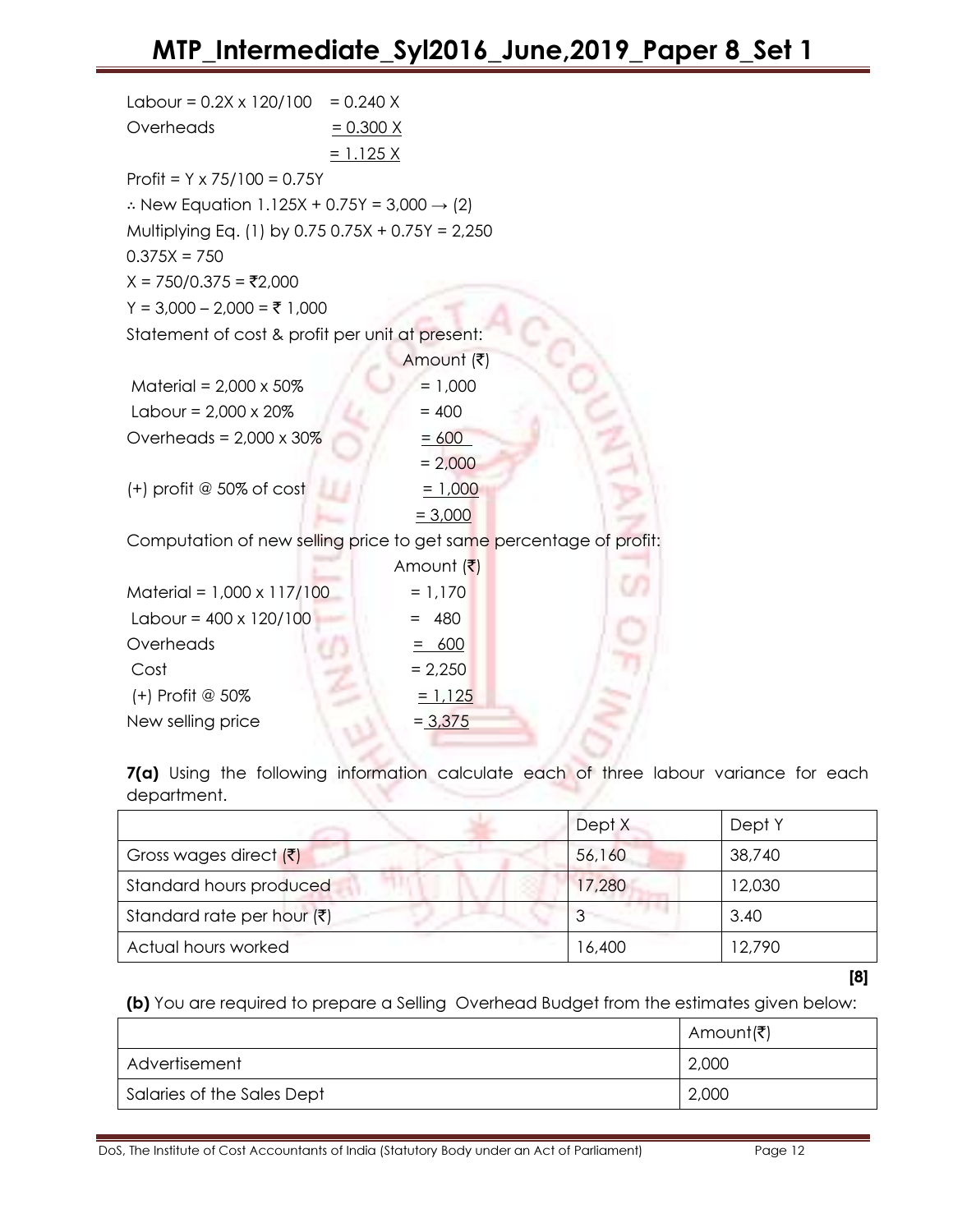# MTP\_Intermediate\_Syl2016\_June,2019\_Paper 8\_Set 1

| Expenses of the sales Dept. (Fixed)                                  | 1,500 |  |
|----------------------------------------------------------------------|-------|--|
| Salesmen's remuneration                                              | 6,000 |  |
| Salesman's and Dearness Allowance- Commission @ 1% on sales affected |       |  |

Carriage Outwards: Estimated @ 5% on sales

Agents Commission : 71/2 % on sales

The sales during the period were estimated as follows:

- $(a)$  ₹1,60,000 including Agent's Sales ₹16,000
- (b) ₹ 1,80,000 including Agent's Sales ₹ 20,000
- (c) ₹2,00,000 including Agent's Sales ₹21,000

## Answer:7(a)

Computation of Required Values

|                                          | SRSH(1)                | SRAH(2)                      | ARAH(3)               |
|------------------------------------------|------------------------|------------------------------|-----------------------|
| Dept X                                   | $3 X 17280 = ₹ 51,840$ | $3 X 16,400 = ₹49200$        | ₹56,160               |
| Dept Y                                   | $3.4$ X 12030 = ₹40902 | $3.4 \times 12790 = ₹43,486$ | ₹38,740               |
| 1. SRSH=Standard Cost of Standard Labour |                        |                              |                       |
| 2.SRAH=Standard Cost of Actual Labour    |                        |                              |                       |
| 3.ARAH = Actual Cost of Labour           |                        | O)                           |                       |
|                                          |                        |                              |                       |
|                                          |                        | Dept $X(\bar{z})$            | Dept $Y(\bar{\zeta})$ |
| Labour Efficiency Variance = (1)-(2)     |                        | $2,640$ (F)                  | 2,584(A)              |
| Labour Rate Variance $=(2)-(3)$          |                        | 6,960(A)                     | 4,746(F)              |
| Labour Cost Variance = (1)-(3)           |                        | 4,320(A)                     | 2,180(F)              |

### $(b)$  Selling Overhead Budget ( $\vec{\tau}$ ) ( $\vec{\tau}$ )

|                                     |          |          | $\sqrt{ }$ |
|-------------------------------------|----------|----------|------------|
| Sales                               | 1,60,000 | 1,80,000 | 2,00,000   |
| (A) Fixed Overhead:                 |          |          |            |
| Advertisement                       | 2,000    | 2,000    | 2,000      |
| Salaries of the Sales Dept          | 2,000    | 2,000    | 2,000      |
| Expenses of the sales Dept. (Fixed) | 1,500    | 1,500    | 1,500      |
| Salesmen's remuneration             | 6,000    | 6,000    | 6,000      |
| Total(A)                            | 11,500   | 11,500   | 11,500     |
| (B) Variable Overhead:              |          |          |            |
| Commission                          | 1,440    | 1,600    | 1,790      |
| Carriage outwards (5% on sales)     | 8,000    | 9,000    | 10,000     |
| <b>Agents Commission</b>            | 1,200    | 1,500    | 1,575      |
| Total(B)                            | 10,640   | 12,100   | 13,365     |
| Grand Total(A+B)                    | 22,140   | 23,600   | 24,865     |

DoS, The Institute of Cost Accountants of India (Statutory Body under an Act of Parliament) Page 13

[7]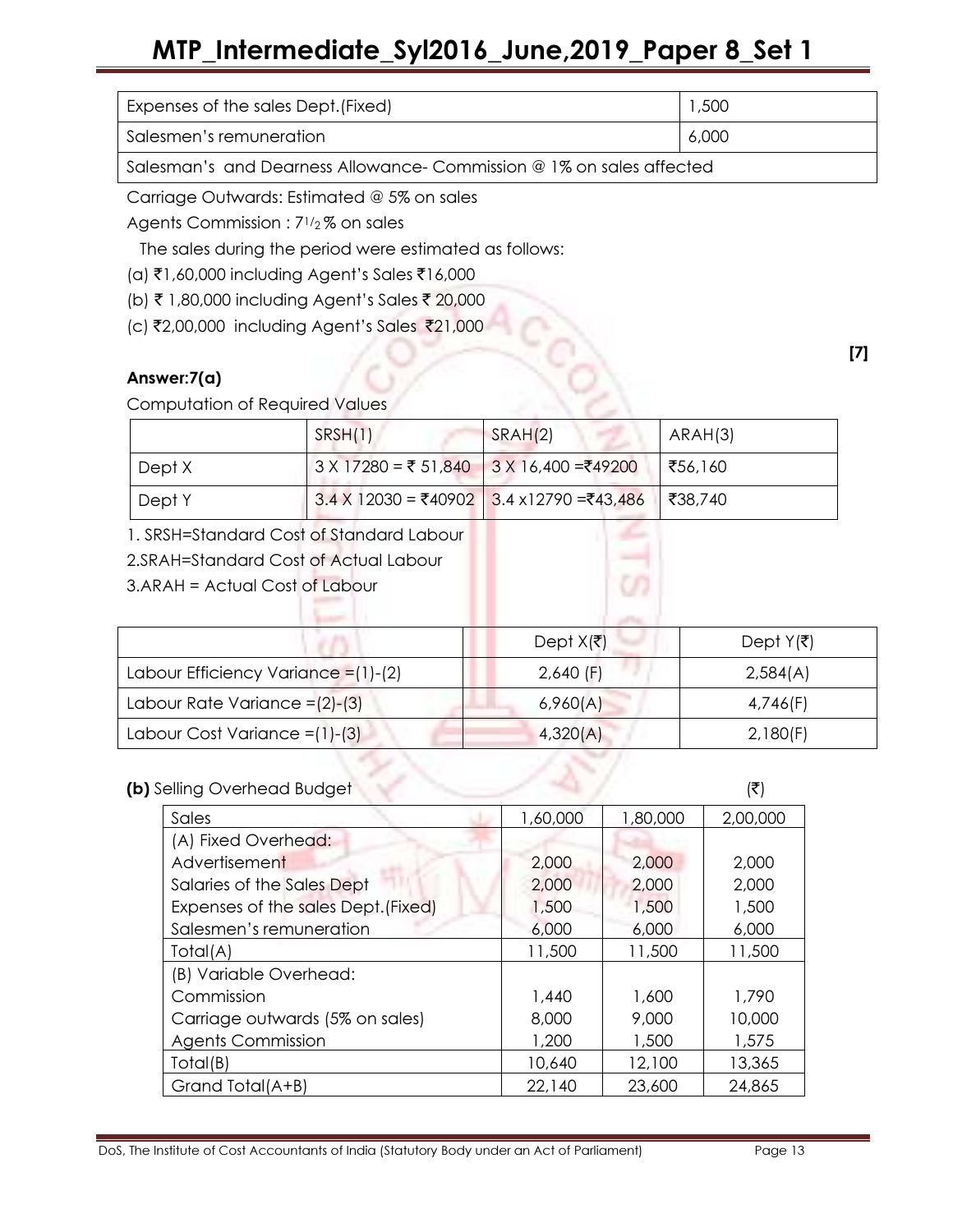- (a) Cost Control vs Cost Reduction
- (b) Objectives of Cost Accountancy
- (c)Advantages of perpetual inventory system
- (d)Limitation of Standard Costing (any five)

### Answer:

### 8(a)

| <b>Cost Control</b>                                                                                                                                                                                                                                                                                           | <b>Cost Reduction</b>                                                                                                                                                                                                                                                |  |
|---------------------------------------------------------------------------------------------------------------------------------------------------------------------------------------------------------------------------------------------------------------------------------------------------------------|----------------------------------------------------------------------------------------------------------------------------------------------------------------------------------------------------------------------------------------------------------------------|--|
| (a) Cost Control represents efforts made<br>towards achieving target or goal.                                                                                                                                                                                                                                 | a) Cost Reduction<br>the<br>represents<br>achievement in reduction of cost.                                                                                                                                                                                          |  |
| (b) The process of Cost Control is to set up a<br>target, ascertain the actual performance<br>and compare it with the target, investigate<br>the variances, and take remedial measures.                                                                                                                       | (b) Cost Reduction is not concern with<br>maintenance of performance according to<br>standard.                                                                                                                                                                       |  |
| (c) Cost Control assumes the existence of<br>standards<br>which<br>norms<br><b>or</b><br>are<br>not<br>challenged.                                                                                                                                                                                            | (c) Cost Reduction assumes the existence of<br>concealed potential savings in standards or<br>norms which are therefore subjected to a<br>constant challenge with<br>a view<br>to<br>improvement by bringing out savings.                                            |  |
| (d) Cost Control is a preventive function.<br>d) Cost Reduction is a corrective function. It<br>operates even when an efficient cost control<br>Costs are optimized before they are incurred.<br>system exists. There is room for reduction in<br>achieved costs<br>under<br>controlled<br>the<br>conditions. |                                                                                                                                                                                                                                                                      |  |
| (e) Cost Control lacks dynamic approach.                                                                                                                                                                                                                                                                      | (e) Cost Reduction is a continuous process of<br>analysis by various methods of all the factors<br>affecting costs, efforts and functions in an<br>organization. The main stress is upon the why<br>of a thing and the aim is to have continual<br>economy in costs. |  |

8(b) The following are the main objectives of Cost Accounting :-

 (i) To ascertain the Costs under different situations using different techniques and systems of costing

(ii) To determine the selling prices under different circumstances

(iii) To determine and control efficiency by setting standards for Materials, Labour and Overheads

(iv) To determine the value of closing inventory for preparing financial statements of the concern

(v) To provide a basis for operating policies which may be determination of Cost Volume relationship, whether to close or operate at a loss, whether to manufacture or buy from